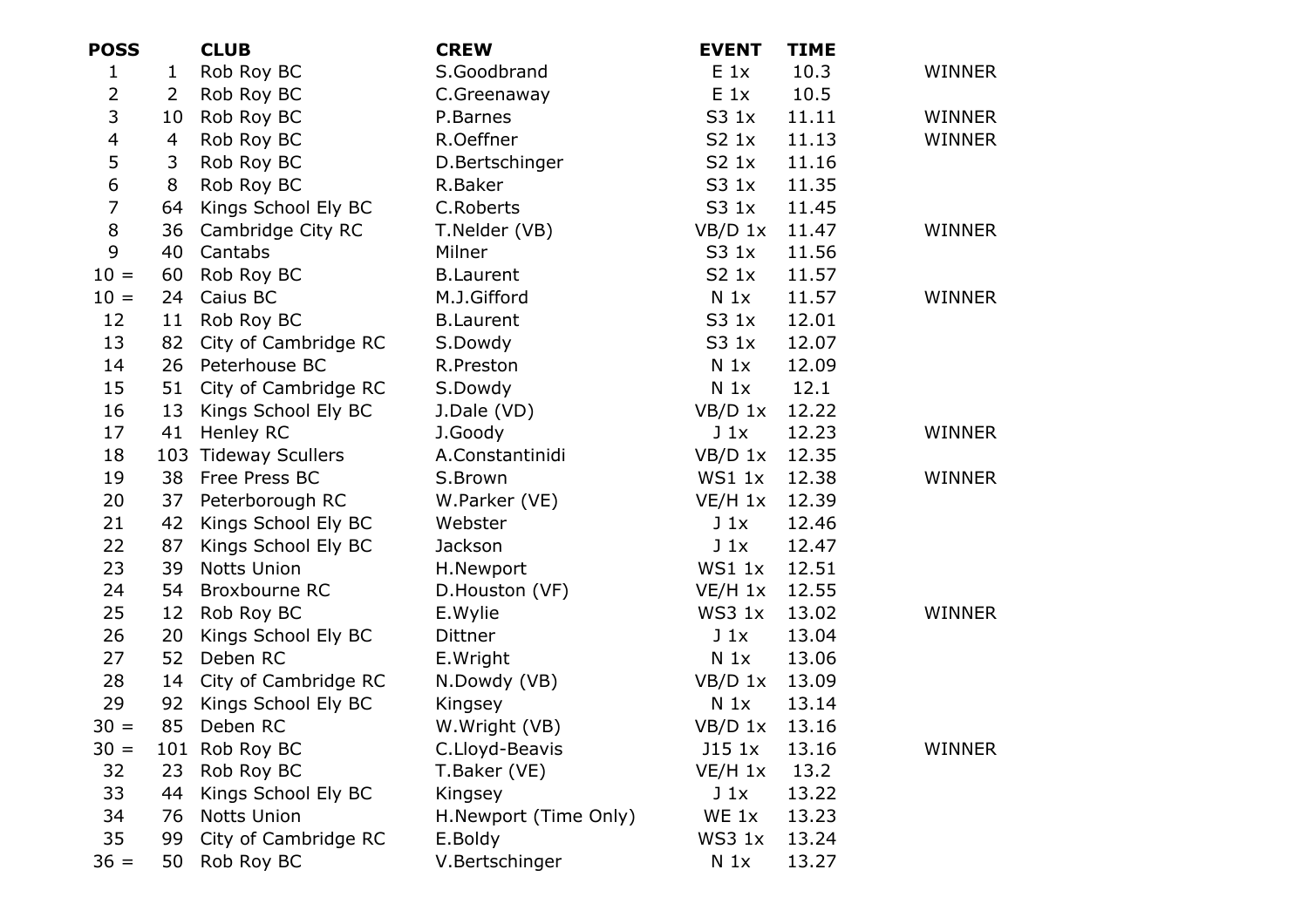| $36 =$         | 9  | Rob Roy BC           | A.Mitchell               | WS3 1x          | 13.27       |                      |
|----------------|----|----------------------|--------------------------|-----------------|-------------|----------------------|
| 38             | 53 | Deben RC             | T.Davey (VE)             | $VE/H$ 1x       | 13.28       |                      |
| 39             | 90 | Deben RC             | R.Alexander (VE)         | $VE/H$ 1x       | 13.37       |                      |
| 40             |    | 100 Cambridge 99 RC  | R.Conolly                | $VB/D$ 1x       | 13.39       |                      |
| 41             |    | 102 Leys Sch. BC     | Poon                     | $J_1x$          | 13.41       |                      |
| 42             | 96 | Kings School Ely BC  | <b>Stevens</b>           | $J15$ $1x$      | 13.56       |                      |
| 43             | 71 | Broxbourne RC        | D.R.Redburn (VH)         | $VE/H$ 1x       | 14.06       | WINNER $H/C-1.43$    |
| 44             | 30 | Rob Roy BC           | A. Walton                | WJ16 1x         | 14.08       | <b>WINNER</b>        |
| 45             | 21 | Kings School Ely BC  | Cheung                   | $J_1x$          | 14.14       |                      |
| 46             | 29 | Rob Roy BC           | <b>B.Richards</b>        | WJ16 1x         | 14.34       |                      |
| 47             | 25 | Cambridge 99 RC      | N.Cutler                 | $N_1x$          | 16.12       |                      |
| 48             | 97 | Rob Roy BC           | J.Martin                 | WJ16 1x         | 17.09       |                      |
| 49             | 28 | Cantabs              | McDowall                 | WN 1x           | 17.17       |                      |
| 50             | 95 | Kings School Ely BC  | Roberts                  | $J15$ $1x$      | 18.57       |                      |
|                |    |                      |                          |                 |             |                      |
| <b>POSS</b>    |    | <b>CLUB</b>          | <b>CREW</b>              | <b>EVENT</b>    | <b>TIME</b> |                      |
| 1              | 74 | Rob Roy BC           | Greenaway/Goodbrand      | $E$ 2x          | 9.35        | <b>WINNER</b>        |
| $\overline{2}$ | 34 | Rob Roy BC           | Barnes/Bertschinger      | $E$ 2x          | 10.16       |                      |
| 3              | 33 | Rob Roy BC           | Baker/Gage               | $E$ 2x          | 10.24       |                      |
| 4              | 57 | Rob Roy BC           | Baker/Bertschinger       | S2 2x           | 10.32       | <b>WINNER</b>        |
| 5              | 58 | Rob Roy BC           | Barnes/Oeffner           | S2 2x           | 10.33       |                      |
| 6              | 5  | Rob Roy BC           | Weale/Gilbert            | N <sub>2x</sub> | 10.43       | <b>WINNER</b>        |
| $\overline{7}$ | 79 | Rob Roy BC           | Weale/Gilbert            | $S2$ 2-         | 11.06       | <b>WINNER</b>        |
| 8              | 75 | Rob Roy BC           | Bertschinger/Berschinger | S2 2x           | 11.22       |                      |
| 9              | 81 | Kings School Ely BC  | Dale/Constantinidi (VC)  | VET 2x          | 11.32       |                      |
| 10             | 65 | Kings School Ely BC  | Cheung/Jackson           | N <sub>2x</sub> | 11.39       |                      |
| 11             | 6  | RRBC/Peterborough RC | Davies/Parker (VE)       | VET 2x          | 11.4        | WINNER $H/Cap(-.50)$ |
| 12             | 35 | Free Press BC        | Farlow/Chojnows          | S2 2x           | 11.44       |                      |
| 13             | 61 | Rob Roy BC           | Rizzoli/Baenziger        | <b>WS1 2x</b>   | 11.46       | <b>WINNER</b>        |
| 14             | 78 | Rob Roy BC           | Oeffner/Granger          | $S2$ 2-         | 11.47       |                      |
| 15             | 16 | Rob Roy BC           | Rizzoli/Baenziger        | WS3 2x          | 11.49       | <b>WINNER</b>        |
| 16             | 62 | Free P./Notts Union  | Brown/Newport            | <b>WS1 2x</b>   | 11.51       |                      |
| 17             |    | 1st & 3rd trinity BC | Blackburn/Woods          | $S22 -$         | 12          |                      |
|                | 80 |                      |                          |                 |             |                      |
| 18             | 7  | 1st & 3rd trinity BC | Earl/Rose                | $S2$ 2-         | 12.04       |                      |
| 19             | 66 | Free Press BC        | Farlow/Chojnows          | N <sub>2x</sub> | 12.07       |                      |